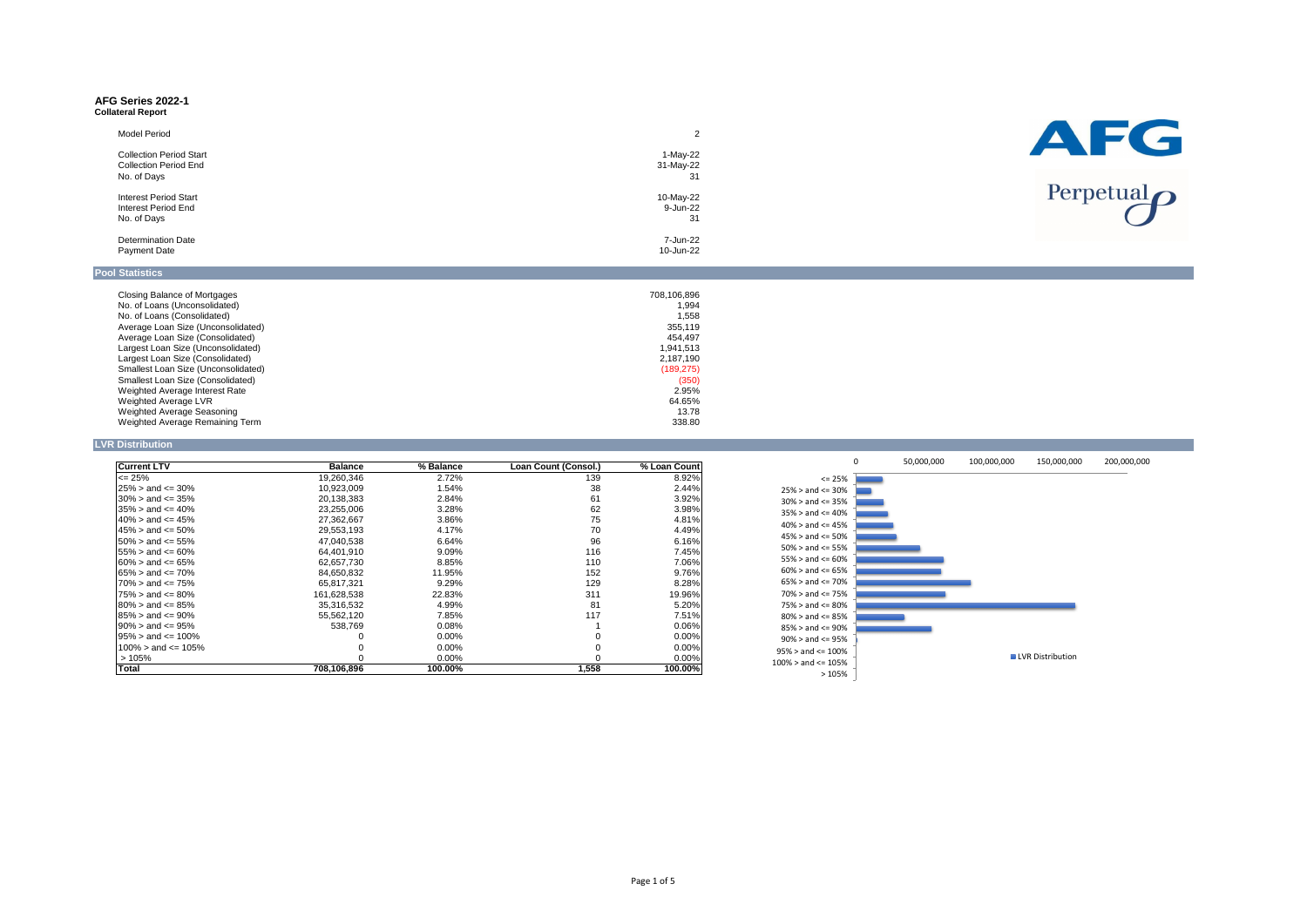#### **Balance Distribution (Unconsolidated)**

| <b>Current Balance</b>             | <b>Balance</b> | % Balance | <b>Loan Count</b> | % Loan Count |                              |
|------------------------------------|----------------|-----------|-------------------|--------------|------------------------------|
| $=$ \$100,000                      | 12,850,659     | 1.81%     | 314               | 15.75%       |                              |
| $$100,000 >$ and $\leq$ \$150,000  | 18,554,031     | 2.62%     | 148               | 7.42%        | \$100,000 > and <            |
| $\$150,000>$ and <= \$200,000      | 24,514,659     | 3.46%     | 138               | 6.92%        | \$150,000 > and <            |
| $$200,000 >$ and $\leq$ \$250,000  | 34,001,598     | 4.80%     | 151               | 7.57%        | \$200,000 > and <            |
| $$250,000 >$ and $\leq$ \$300,000  | 43,470,208     | 6.14%     | 157               | 7.87%        | \$250,000 > and <            |
| $\$300,000 >$ and <= \$350,000     | 60,230,830     | 8.51%     | 185               | 9.28%        | \$300,000 > and <            |
| $$350,000 >$ and $\leq $400,000$   | 57,570,891     | 8.13%     | 153               | 7.67%        | \$350,000 > and <            |
| $$400,000 >$ and $\leq $450,000$   | 73,003,457     | 10.31%    | 172               | 8.63%        | \$400,000 > and <            |
| $$450,000 >$ and $\leq$ \$500,000  | 57,082,727     | 8.06%     | 120               | 6.02%        | \$450,000 > and <            |
| $\$500,000>$ and <= \$550,000      | 44,521,290     | 6.29%     | 85                | 4.26%        | \$500,000 > and <            |
| $\$550,000>$ and <= \$600,000      | 50,414,757     | 7.12%     | 88                | 4.41%        | \$550,000 > and <            |
| $$600,000 >$ and $\leq $650,000$   | 39,462,848     | 5.57%     | 63                | 3.16%        | \$600,000 > and <            |
| $$650,000 >$ and $\leq$ \$700,000  | 35,113,521     | 4.96%     | 52                | 2.61%        | \$650,000 > and <            |
| $\$700,000 >$ and <= \$750,000     | 28,075,463     | 3.96%     | 39                | 1.96%        | \$700,000 > and <            |
| $$750,000 >$ and $\leq$ \$800,000  | 17,104,061     | 2.42%     | 22                | 1.10%        |                              |
| $$800,000 >$ and $\leq $850,000$   | 14,090,379     | 1.99%     | 17                | 0.85%        | \$750,000 > and <            |
| $\$850,000>$ and $\leq$ \$900,000  | 13,033,841     | 1.84%     | 15                | 0.75%        | \$800,000 > and <            |
| $$900,000 >$ and $\leq$ \$950,000  | 14,029,470     | 1.98%     | 15                | 0.75%        | \$850,000 > and <            |
| $$950,000 >$ and $\leq $1,000,000$ | 17,443,346     | 2.46%     | 18                | 0.90%        | \$900,000 > and <            |
| > \$1,000,000                      | 53,538,859     | 7.56%     | 42                | 2.11%        | \$950,000 > and <= $\degree$ |
| Total                              | 708,106,896    | 100.00%   | 1,994             | 100.00%      | $\geq$                       |

### **Balance Distribution (Consolidated)**

| <b>Current Balance</b>             | <b>Balance</b> | % Balance | <b>Loan Count (Consol.)</b> | % Loan Count |                                  |
|------------------------------------|----------------|-----------|-----------------------------|--------------|----------------------------------|
| $\le$ \$100,000                    | 3,547,633      | 0.50%     | 77                          | 4.94%        |                                  |
| $\$100,000>$ and $\leq$ \$150,000  | 7,617,174      | 1.08%     | 59                          | 3.79%        | \$100,000 > and <                |
| $\$150,000>$ and <= \$200,000      | 15,217,824     | 2.15%     | 86                          | 5.52%        | \$150,000 > and <                |
| $\$200,000 >$ and $\leq$ \$250,000 | 27,568,410     | 3.89%     | 122                         | 7.83%        | \$200,000 > and <                |
| $\$250,000>$ and <= $\$300,000$    | 31,959,875     | 4.51%     | 115                         | 7.38%        | \$250,000 > and <                |
| $\$300,000>$ and <= \$350,000      | 50,850,132     | 7.18%     | 156                         | 10.01%       | \$300,000 > and <                |
| $\$350,000 >$ and <= \$400,000     | 55,559,978     | 7.85%     | 148                         | 9.50%        | \$350,000 > and <                |
| $$400,000 >$ and $\leq $450,000$   | 60,071,302     | 8.48%     | 141                         | 9.05%        | \$400,000 > and <                |
| $\$450,000>$ and <= \$500,000      | 56,494,001     | 7.98%     | 119                         | 7.64%        | \$450,000 > and <                |
| $\$500,000>$ and <= $\$550,000$    | 47,127,865     | 6.66%     | 90                          | 5.78%        |                                  |
| $\$550,000>$ and <= $\$600,000$    | 53,888,975     | 7.61%     | 94                          | 6.03%        | \$500,000 > and <                |
| $$600,000 >$ and $\leq$ \$650,000  | 45,684,501     | 6.45%     | 73                          | 4.69%        | \$550,000 > and <                |
| $\$650,000>$ and <= \$700,000      | 36,418,624     | 5.14%     | 54                          | 3.47%        | \$600,000 > and <                |
| $\$700,000>$ and <= $\$750,000$    | 29,586,215     | 4.18%     | 41                          | 2.63%        | \$650,000 > and <                |
| $\$750,000>$ and <= $\$800,000$    | 24,803,091     | 3.50%     | 32                          | 2.05%        | \$700,000 > and <                |
| $\$800,000>$ and $\leq$ \$850,000  | 18,283,135     | 2.58%     | 22                          | 1.41%        | \$750,000 > and <                |
| $\$850,000>$ and <= \$900,000      | 19,103,668     | 2.70%     | 22                          | 1.41%        | \$800,000 > and <                |
| $\$900,000 >$ and <= \$950,000     | 17,619,482     | 2.49%     | 19                          | 1.22%        | \$850,000 > and <                |
| $ \$950,000>$ and <= $\$1,000,000$ | 21,336,554     | 3.01%     | 22                          | 1.41%        | \$900,000 > and <                |
| > \$1,000,000                      | 85,368,455     | 12.06%    | 66                          | 4.24%        | \$950,000 > and <= $\frac{1}{2}$ |
| <b>Total</b>                       | 708,106,896    | 100.00%   | 1,558                       | 100.00%      | >∶                               |

#### **Loan Seasoning Distribution**

| <b>Seasoning (Months)</b>             | <b>Balance</b> | % Balance | Loan Count | % Loan Count |                     |
|---------------------------------------|----------------|-----------|------------|--------------|---------------------|
| < = 12 Months                         | 579.105.721    | 81.78%    | 505        | 75.48%       |                     |
| 12 Months $>$ and $\leq$ 18 Months    | 60.114.921     | 8.49%     | 167        | 8.38%        | 12 Months $>$ and   |
| 18 Months $>$ and $\leq$ 24 Months    | 9.596.706      | 1.36%     | 28         | 1.40%        | 18 Months $>$ and   |
| $124$ Months $>$ and $\leq$ 30 Months | 8.065.894      | 1.14%     | 19         | 0.95%        | 24 Months $>$ and   |
| $130$ Months $>$ and $\leq$ 36 Months | 5.167.553      | 0.73%     | 17         | 0.85%        | $30$ Months $>$ and |
| $136$ Months $>$ and $\leq$ 42 Months | 1.541.589      | 0.22%     | 6          | $0.30\%$     |                     |
| $142$ Months $>$ and $\leq$ 48 Months | 1.288.788      | 0.18%     |            | 0.30%        | $36$ Months $>$ and |
| $148$ Months $>$ and $\leq$ 54 Months | 2.137.731      | $0.30\%$  |            | $0.30\%$     | 42 Months > and     |
| $154$ Months $>$ and $\leq$ 60 Months | 444.415        | 0.06%     |            | 0.05%        | 48 Months > and     |
| $160$ Months $>$ and $\leq$ 66 Months |                | $0.00\%$  |            | $0.00\%$     | 54 Months $>$ and   |
| $166$ Months $>$ and $\leq$ 72 Months | 2.215.815      | 0.31%     | 10         | 0.50%        | $60$ Months $>$ and |
| l> 72 Months                          | 38.427.761     | 5.43%     | 229        | 11.48%       | $66$ Months $>$ and |
| <b>Total</b>                          | 708,106,896    | 100.00%   | 1,994      | 100.00%      |                     |





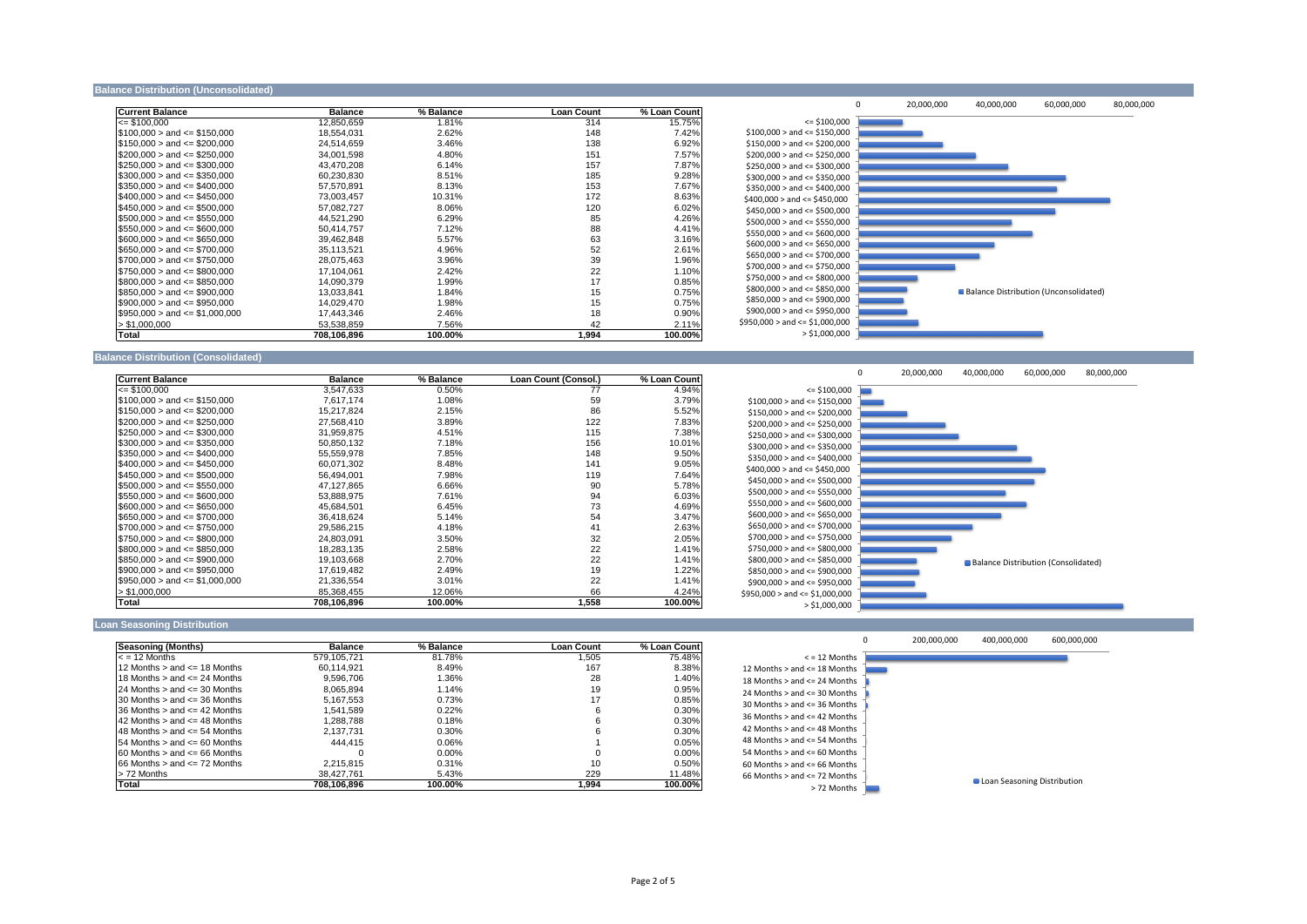### **Geographic Distribution**

| <b>Jurisdiction State</b>    | <b>Balance</b> | % Balance | Loan Count (Consol.) | % Loan Countl |
|------------------------------|----------------|-----------|----------------------|---------------|
| New South Wales              | 200,901,225    | 28.37%    | 361                  | 23.17%        |
| Victoria                     | 207,083,455    | 29.24%    | 443                  | 28.43%        |
| Queensland                   | 160,119,174    | 22.61%    | 375                  | 24.07%        |
| Western Australia            | 52.406.618     | 7.40%     | 153                  | 9.82%         |
| ISouth Australia             | 64,960,516     | 9.17%     | 175                  | 11.23%        |
| <b>Tasmania</b>              | 5,067,255      | 0.72%     | 15                   | 0.96%         |
| Australian Capital Territory | 15,704,183     | 2.22%     | 30                   | 1.93%         |
| Northern Territory           | 1,864,469      | 0.26%     | 6                    | 0.39%         |
| No Data                      |                | $0.00\%$  |                      | 0.00%         |
| <b>Total</b>                 | 708,106,896    | 100.00%   | 1,558                | 100.00%       |

# **Locality**

| <b>S&amp;P Category</b> | <b>Balance</b> | % Balance | Loan Count (Consol.) | % Loan Countl |
|-------------------------|----------------|-----------|----------------------|---------------|
| <b>Metro</b>            | 492,806,305    | 69.59%    | ,058                 | 67.91%        |
| Non Metro               | 211,636,723    | 29.89%    | 490                  | 31.45%        |
| <b>Inner City</b>       | 3,663,867      | 0.52%     | 10                   | 0.64%         |
| No Data                 |                | $0.00\%$  |                      | 0.00%         |
| Total                   | 708.106.896    | 100.00%   | ,558                 | $100.00\%$    |

# **Top 10 Postcodes**

# **Documentation**

| <b>IDocument Type</b> | <b>Balance</b> | % Balance | <b>Loan Count</b> | % Loan Countl |
|-----------------------|----------------|-----------|-------------------|---------------|
| <b>IFull Doc</b>      | 708,106,896    | 100.00%   | 994, ا            | 100.00%       |
| Low Doc               |                | 0.00%     |                   | 0.00%         |
| No Doc                |                | 0.00%     |                   | $0.00\%$      |
| Total                 | 708,106,896    | 100.00%   | .994,             | 100.00%       |

| Postcode     | <b>Balance</b> | % Balance | Loan Count (Consol.) | % Loan Count | υ  |
|--------------|----------------|-----------|----------------------|--------------|----|
| 3064         | 8,400,773      | 1.19%     | 20                   | 1.00%        |    |
| 3977         | 8,360,890      | 1.18%     | 18                   | 0.90%        |    |
| 2500         | 6,782,608      | 0.96%     | 11                   | 0.55%        |    |
| 4226         | 5,528,442      | 0.78%     | 8                    | 0.40%        |    |
| 4211         | 5,132,696      | 0.72%     | 8                    | 0.40%        |    |
| 4209         | 4,982,159      | 0.70%     | 11                   | 0.55%        |    |
| 3029         | 4,441,411      | 0.63%     | 10                   | 0.50%        | ь  |
| 2560         | 4,374,887      | 0.62%     | 9                    | 0.45%        |    |
| 3805         | 4,113,663      | 0.58%     | 10                   | 0.50%        | 8  |
| 4551         | 3,868,854      | 0.55%     |                      | 0.45%        | 9  |
| <b>Total</b> | 55,986,383     | 7.91%     | 114                  | 5.72%        | 10 |

# **Rate Type**

| lRate Tvpe        | <b>Balance</b> | % Balance | Loan Count | % Loan Countl |
|-------------------|----------------|-----------|------------|---------------|
| Variable Rate     | 708.106.896    | 100.00%   | ,994       | 100.00%       |
| <b>Fixed Rate</b> |                | $0.00\%$  |            | $0.00\%$      |
| <b>Total</b>      | 708,106,896    | 100.00%   | ,994       | 100.00%       |

# **Repayment Type**

| <b>Repayment Type</b>           | <b>Balance</b> | % Balance | <b>Loan Count</b> | % Loan Count |
|---------------------------------|----------------|-----------|-------------------|--------------|
| <b>Principal &amp; Interest</b> | 605,594,285    | 85.52%    | ,677              | 84.10%       |
| <b>Interest Only</b>            | 102.512.611    | 14.48%    | 317               | 15.90%       |
| Non-Billing                     |                | $0.00\%$  |                   | 0.00%        |
| Total                           | 708,106,896    | 100.00%   | .994              | 100.00%      |

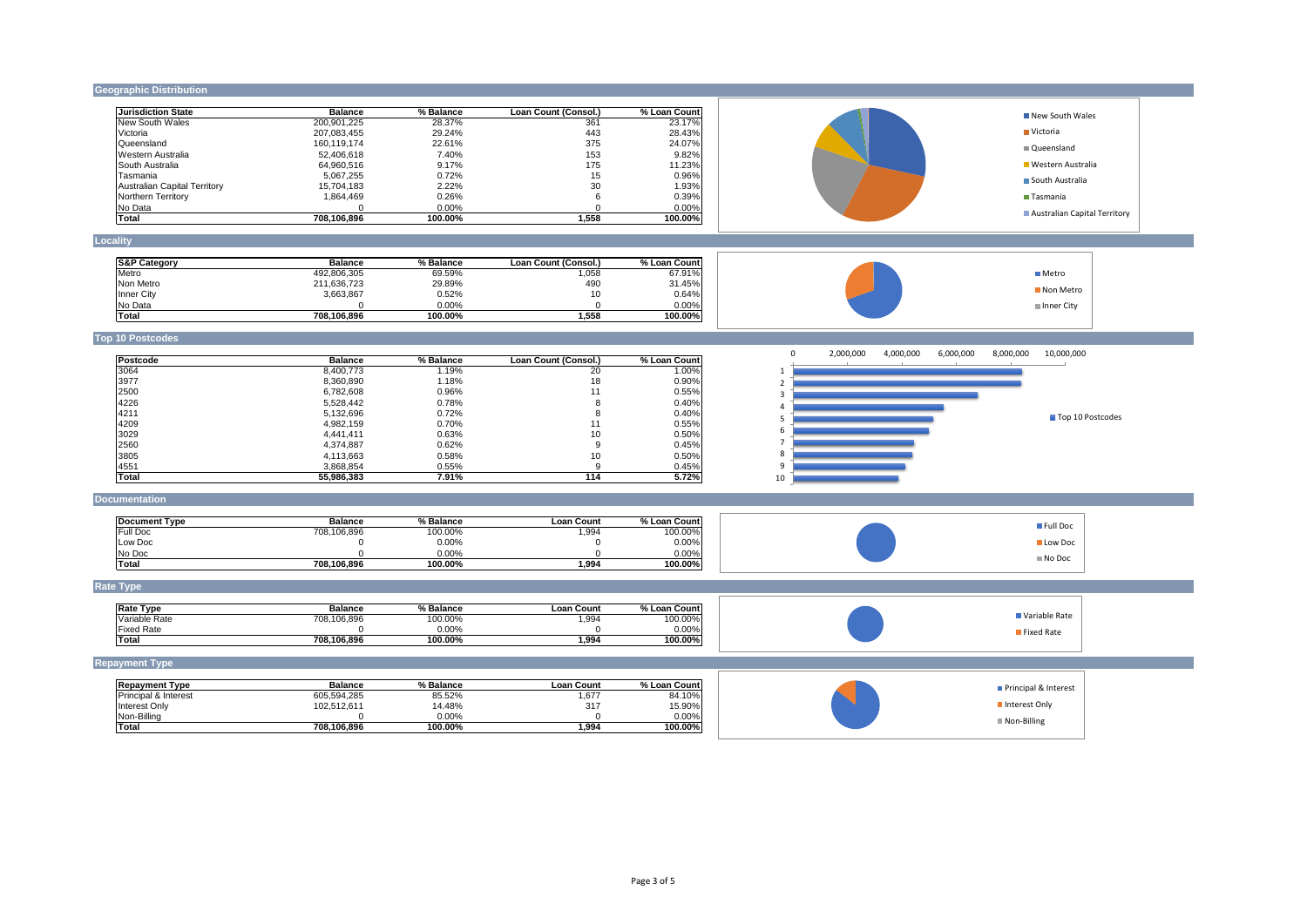#### **Loan Type**

| <b>IProduct Category</b> | <b>Balance</b> | % Balance | Loan Count | % Loan Count |
|--------------------------|----------------|-----------|------------|--------------|
| Line of Credit           |                | 0.00%     |            | $0.00\%$     |
| Term Loan                | 708,106,896    | 100.00%   | ,994       | $100.00\%$   |
| <b>Total</b>             | 708,106,896    | 100.00%   | ,994       | 100.00%      |

### **Property Type**

| <b>Balance</b> | <b>Property Type</b>      | % Balance | Loan Count (Consol.) | % Loan Count |               |
|----------------|---------------------------|-----------|----------------------|--------------|---------------|
| 586,213,388    | <b>IResidential House</b> | 82.79%    | ,256                 | 80.62%       | Residen       |
| 120,702,117    | <b>Residential Unit</b>   | 17.05%    | 298                  | 19.13%       | Reside        |
|                | Residential - Inner City  | $0.00\%$  |                      | 0.00%        |               |
| 1,162,312      | <b>Rural</b>              | 0.16%     |                      | 0.19%        | Residential - |
|                | Semi-Rural                | $0.00\%$  |                      | 0.00%        |               |
| 29,078         | Vacant Land               | $0.00\%$  |                      | 0.06%        |               |
|                | No Data                   | $0.00\%$  |                      | 0.00%        |               |
| 708,106,896    | Total                     | 100.00%   | ,558                 | 100.00%      | Va            |

#### **Arrears Distribution**

| <b>Arrears Band</b> | <b>Balance</b> | % Balance | <b>Loan Count</b> | % Loan Count |
|---------------------|----------------|-----------|-------------------|--------------|
| Current             | 705,012,404    | 99.56%    | ,988              | 99.70%       |
| $1-30$ days         | 1,441,131      | 0.20%     |                   | 0.15%        |
| 31-60 days          | 972,150        | 0.14%     |                   | 0.05%        |
| 61-90 days          | 590,112        | 0.08%     |                   | 0.05%        |
| 91-120 days         | 91,099         | 0.01%     |                   | 0.05%        |
| 121-150 days        |                | $0.00\%$  |                   | 0.00%        |
| 151-180 days        |                | $0.00\%$  |                   | 0.00%        |
| 181 days or more    |                | $0.00\%$  |                   | 0.00%        |
| <b>Total</b>        | 708,106,896    | 100.00%   | 1,994             | 100.00%      |

#### **Hardships**

| <b>Hardships</b>                  | <b>Balance</b> | % Balance | Loan Count (Consol.) | % Loan Countl |
|-----------------------------------|----------------|-----------|----------------------|---------------|
| <b>COVID Hardships</b>            |                | $0.00\%$  |                      | 0.00%         |
| <b>COVID Arrangements</b>         |                | 0.00%     |                      | 0.00%         |
| <b>COVID Arrangements - Other</b> |                | 0.00%     |                      | 0.00%         |
| Hardship                          | 1.653.361      | 0.23%     |                      | 0.13%         |
| INon-Hardship                     | 706.453.535    | 99.77%    | ,556                 | 99.87%        |
| Total                             | 708,106,896    | 100.00%   | .,558                | 100.00%       |

COVID Hardship – A deferral of loan repayments for a period from 3 to 6 months as a result of financial stresses due to Covid-19

COVID Arrangement - A temporary change to the loan repayment type from 'Principal & Interest' to 'Interest Only' as a result of financial stresses due to Covid-19